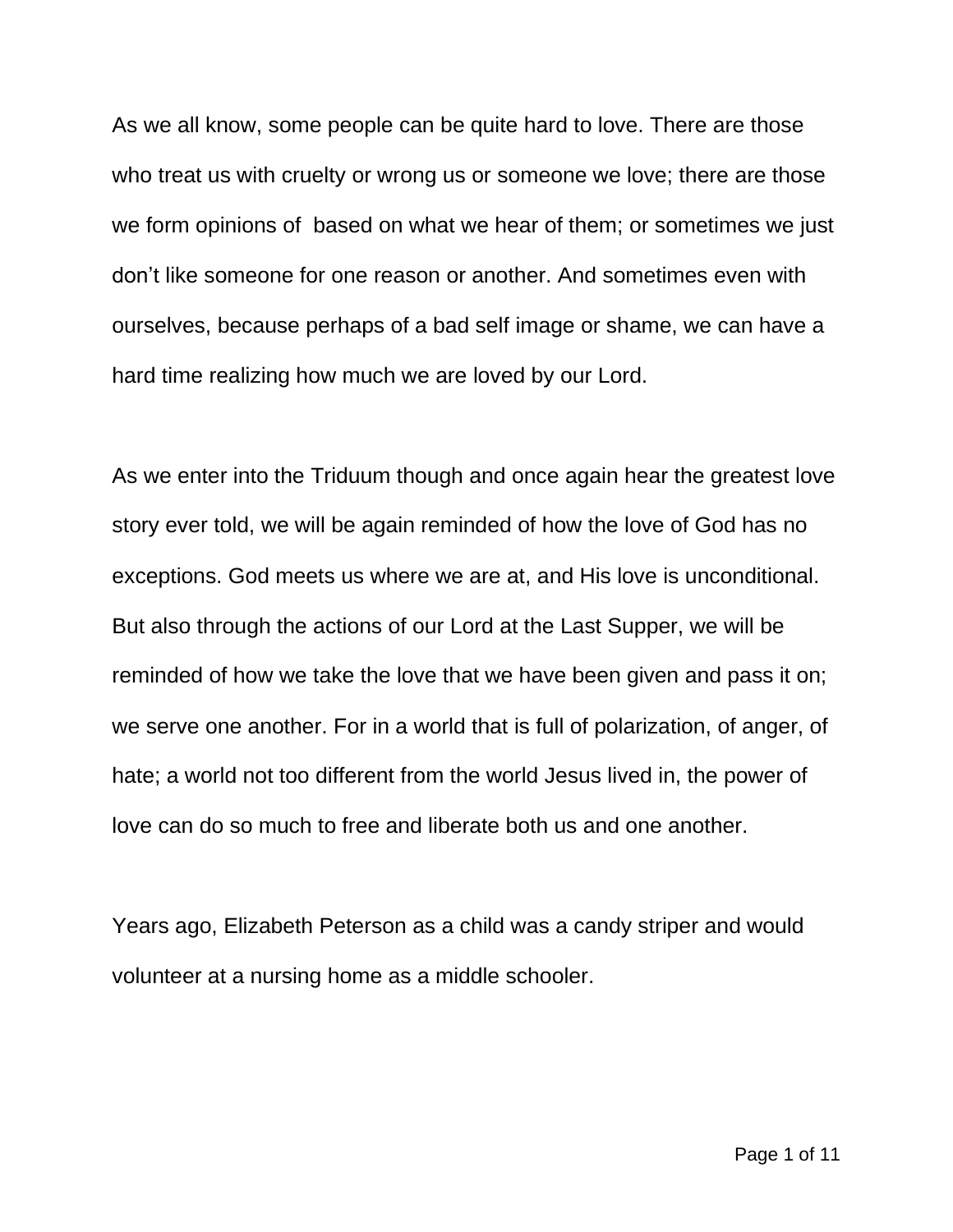She remembers one day standing at the end of a long hallway in the rehab unit at the nursing home. A nurse warned her that Howard, the stroke patient in the room to the left, was cranky and rude on a good day. On a bad day, she could expect to be sworn at. Elizabeth went ahead and invited Howard to join them for their recreation program that afternoon. He replied with angry, unkind words, telling Elizabeth to never come back.

Most people might indeed never come back, but not Elizabeth. She always appreciated a challenge. Howard didn't break her heart like the sweet Mrs. Quattlebaum, who told her each day that her son would bein soon to visit; her son never came. In a place full of hard stories, end-of-life stories, stories of loss and leaving, Howard's story became a welcome relief. She didn't feel pity or sadness when she walked into Howard's room. She was livid, actually.

He was relatively young in comparison to the other residents, maybe in his early 50s or a bit younger. He had been a wealthy and successful business executive in New York City, and he had chosen a rehab center a hundred miles away so that none of his former peers could see the shell of a man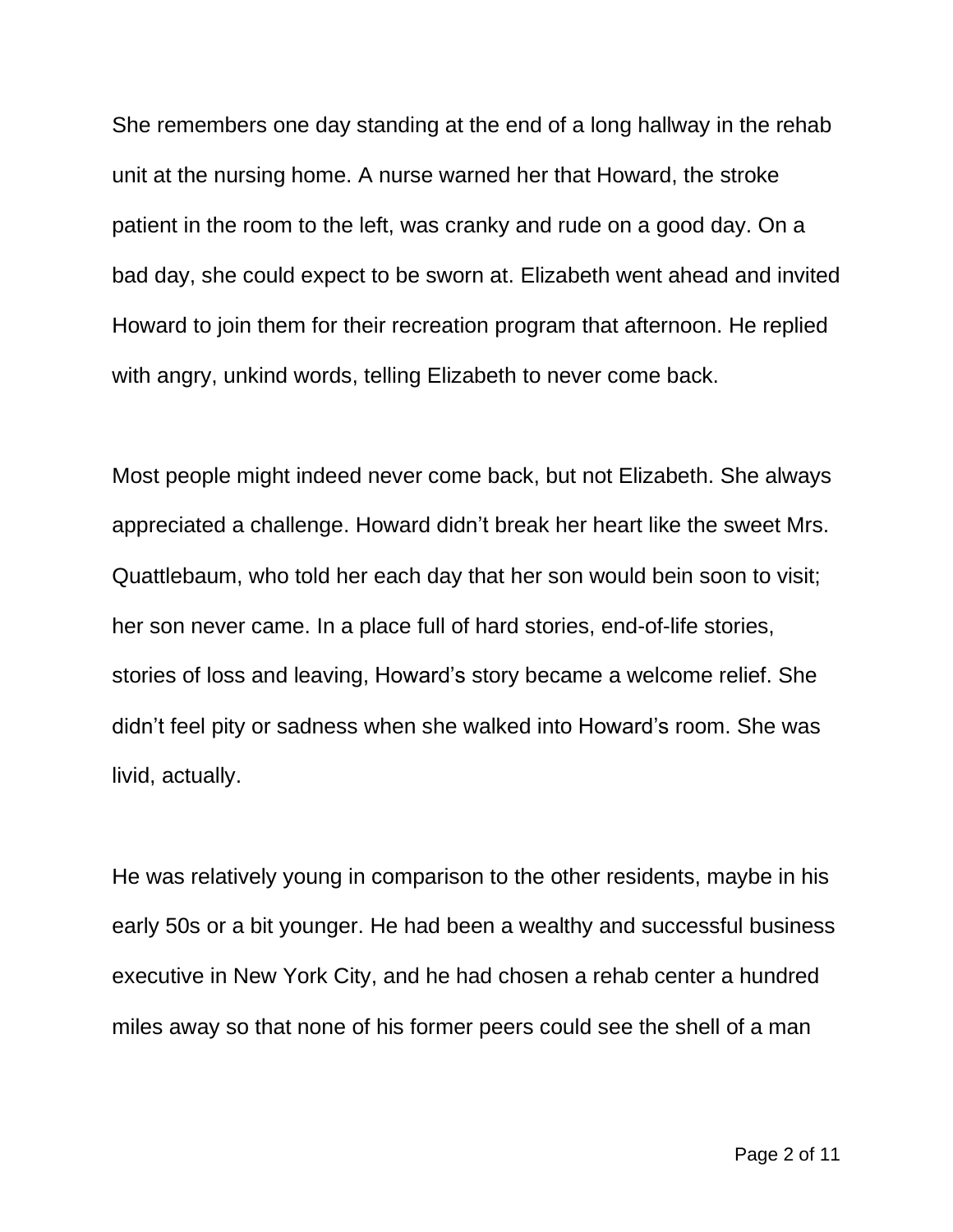he'd become. Instead of driving in to physical and occupational therapy, he refused to go.

When Elizabeth first met Howard, she was told that he never got out of his hospital gown into his old clothes, even though the therapists and nurses urged him to. Each time she visited him in the early days, he would be in bed, in a gown, unkempt.

Elizabeth spent her summer days at the center, helping residents get to recreation programs, passing out mail, reading letters to the many residents with vision trouble, organizing an entire closet of recorded books from the local society for the blind. After she met Howard, Elizabeth decided to invite him to the recreation program every single day, regardless of his response.

Elizabeth had a grandmother who also had suffered a stroke, but she didn't have the positive prognosis that Howard had. She was angry that he was willing to throw his life away without even trying. The therapists told her again that if Howard would jut come to therapy, he would recover almost all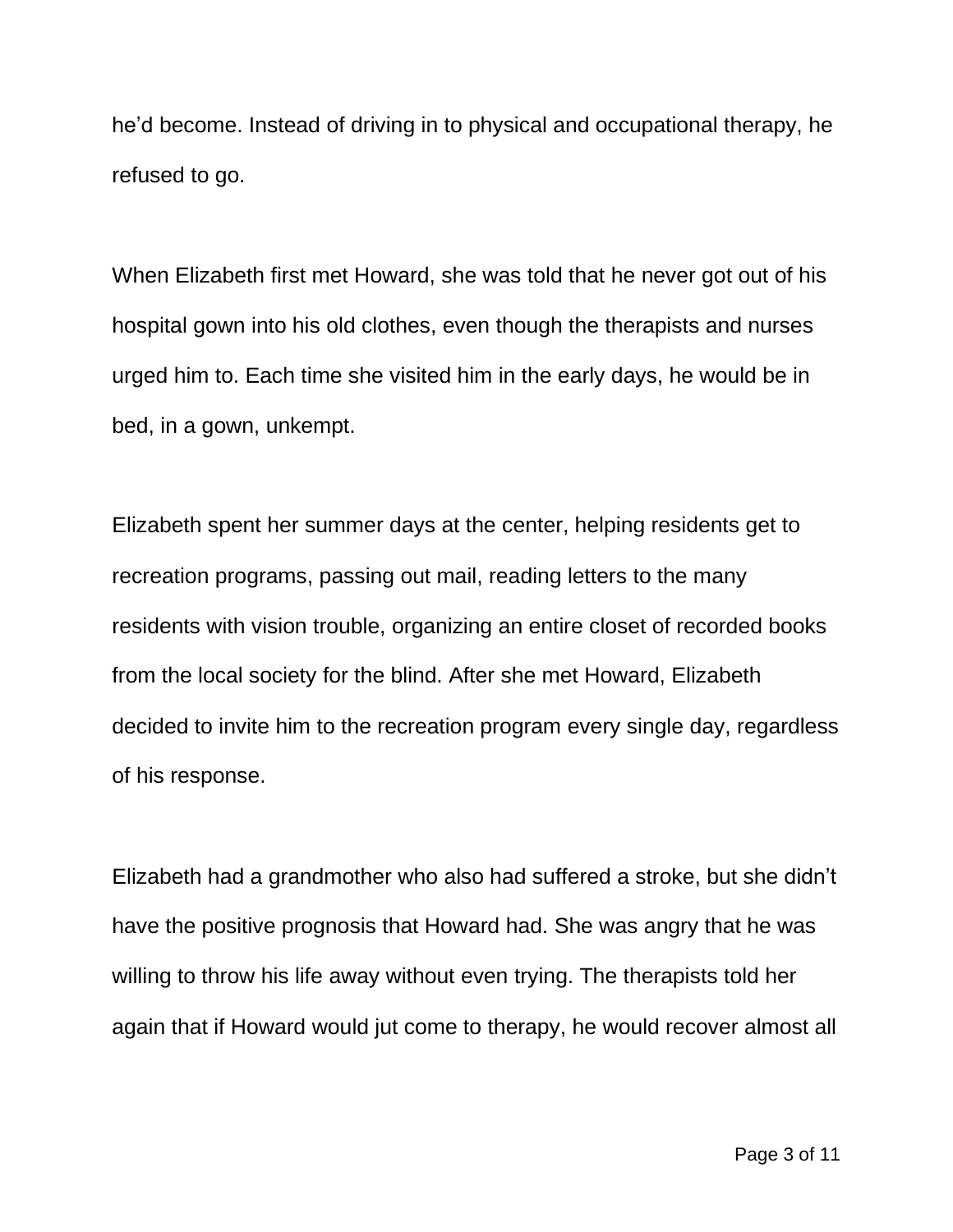of the functions he had lost in his stroke. So each day, Elizabeth braved Howard's verbal onslaught and invited him to do puzzles and play bingo.

As the therapists and nurses saw her persevere with Howard, they asked her to bring him to his therapy appointments. He wasn't exactly warm but he usually held back his verbal barrage and curtly told Elizabeth, "no," he did not wan to go to physical therapy. One day, after many attempts, Howard finally said, "Yes."

And suddenly, slowly, there were changes. Howard started warming up to Elizabeth, telling her pieces of his story. He started shaving and getting into brightly colored tracksuits. He began to clean up after meals so that the crumbs and bits of egg no longer speckled his chin and chest. He told her about his life in New York and the shame that drove him far up the coast, away from those who knew him as a powerful man. Looking back on it from an adult perspective, she was sure that confiding in a 12-year-old candy striper was safer and easier than talking with any of the adults at the center. Perhaps that was why her persistence finally bore fruit.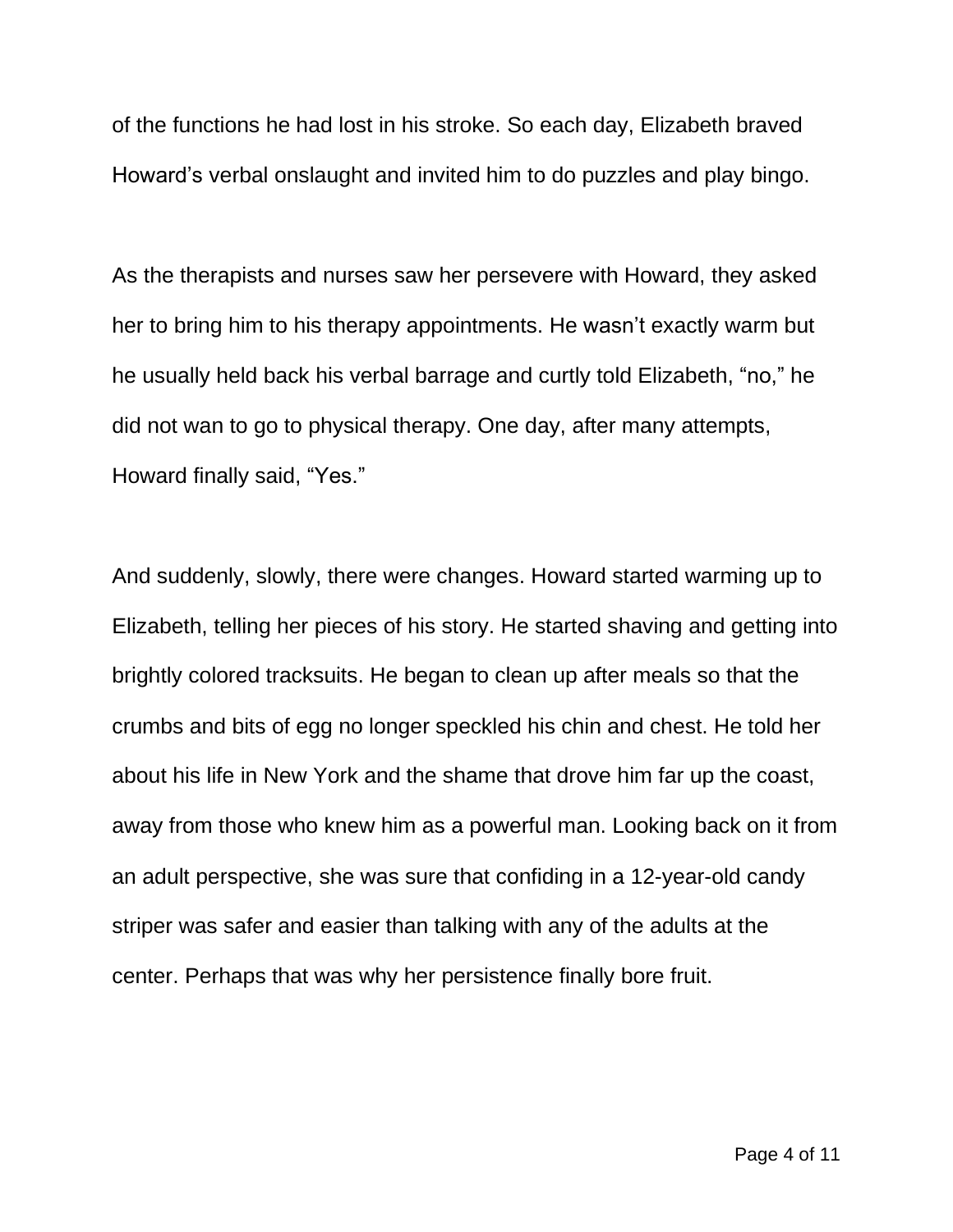Howard shared how he had never been married. He talked about his niece, whom he loved very much. He hadn't been in touch with her since his stroke. After a lot of insistence on Elizabeth's part, he dictated a letter that she happily mailed to her. Soon she was writing back and eventually making plans to visit.

Elizabeth remembered the day he was waiting for her with a new photograph resting in his hands, eager to show her the portrait his niece had sent. Howard also began to contact former friends and colleagues who had wondered where he was. The last day of her work there that summer, Howard was sitting in his wheelchair in the hallway near the nurse's station, standing out in his bright red tracksuit, cheerful and smiling and ready to greet Elizabeth when she arrived. He was no longer a prisoner in his room at the end of the hall, no longer the resident that everyone was afraid of.

Looking back, Elizabeth says she's not sure who had a greater impact on the other: her with irritating persistence asking Howard to join life again and stop wallowing in self-pity, or Howard teaching her a profound lesson - it's never too late to start again. Howard wasted months of his life after his stroke, refusing any help offered to him, ignoring the pleas of medical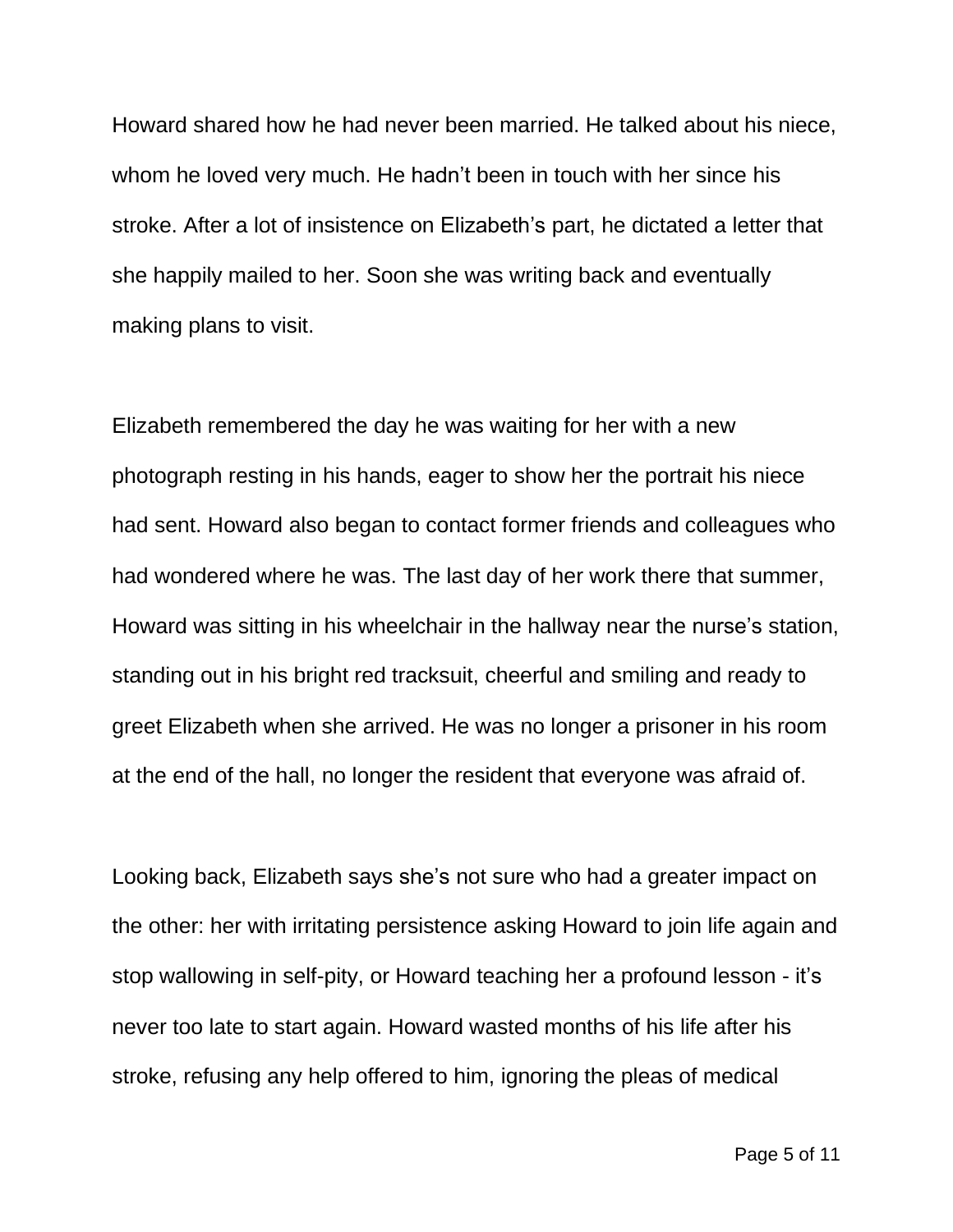professionals assuring hi that he could life, and life well, if he would work hard at his recovery. Somehow, in the face of a chubby and stubborn seventh-grader who had signed up as a volunteer in response to her own grandmother's stroke, Howard met his match and made significant changes.

Labor Day came and school started; her afternoons at the center were over for the year. When Elizabeth returned months later to visit, Howard's room had a new name on the door. The director of the recreation program told her that he had left the center, able to live on his own again. It really wasn't too late to have a fresh start.

So is it with us. Life is hard. We make bad choices. Others let us down. We suffer loss. Our sin and the sins of others make the world a tough place to live in at times. But into this world comes our Lord to set us free. To teach us if you will how to walk agian. To wash us with grace, and to invite us to do the same for one another.

It's not easy to have one's feet washed. They are not the most attractive part of our body. They smell, and we rarely let others touch them, much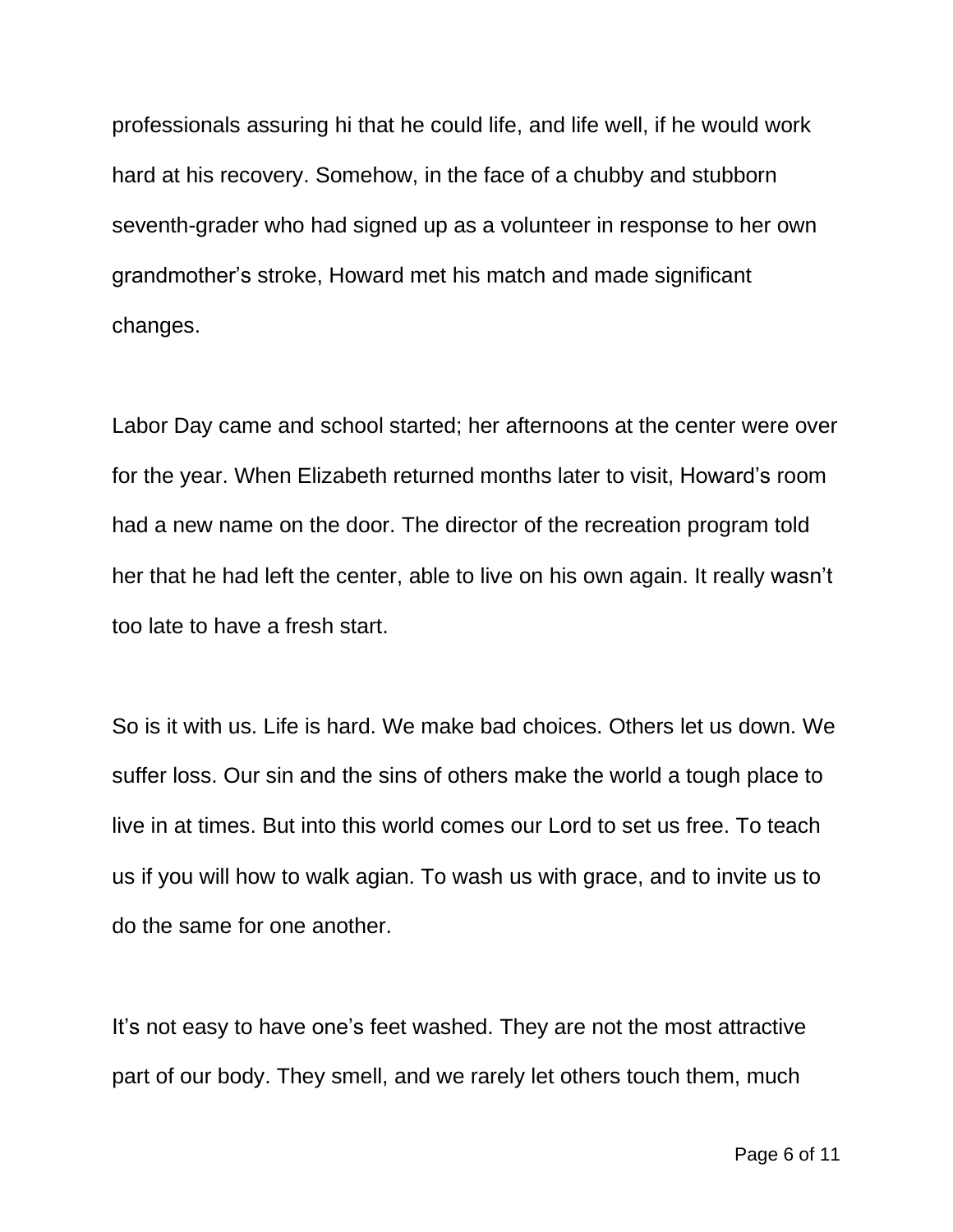less caress them. It's also not easy to wash the feet of another person. It's a real act of selfless love. And it is hard to let another show love for us when it involves the smelliest and least presentable part of our body. But Jesus was trying to teach us something in doing this.

Tonight, we celebrate the gift of the Eucharist. We consider this gift and its meaning in light of the story of Jesus 'passion, death, and resurrection. We also celebrate the gift of ministry and service. This Mass offers us a lesson on what it means to give to each other.

John chapter 13 is a unique version of the Last Supper. We will not hear the words, "This is my body" or "This is my blood." Also, "Do this in memory of me" doesn't get a mention. Instead, Jesus gives us an example so that we might understand what it means to be a servant for others. The foot washing experience we will witness tonight recalls the real meaning of love, offering us a moment to refocus our own call as disciples and to witness an inspiring symbol of the meaning of the Eucharist.

The theologian Paul Tillich explains faith as "The courage to accept acceptance." This is the great gift for which must pray. The awareness of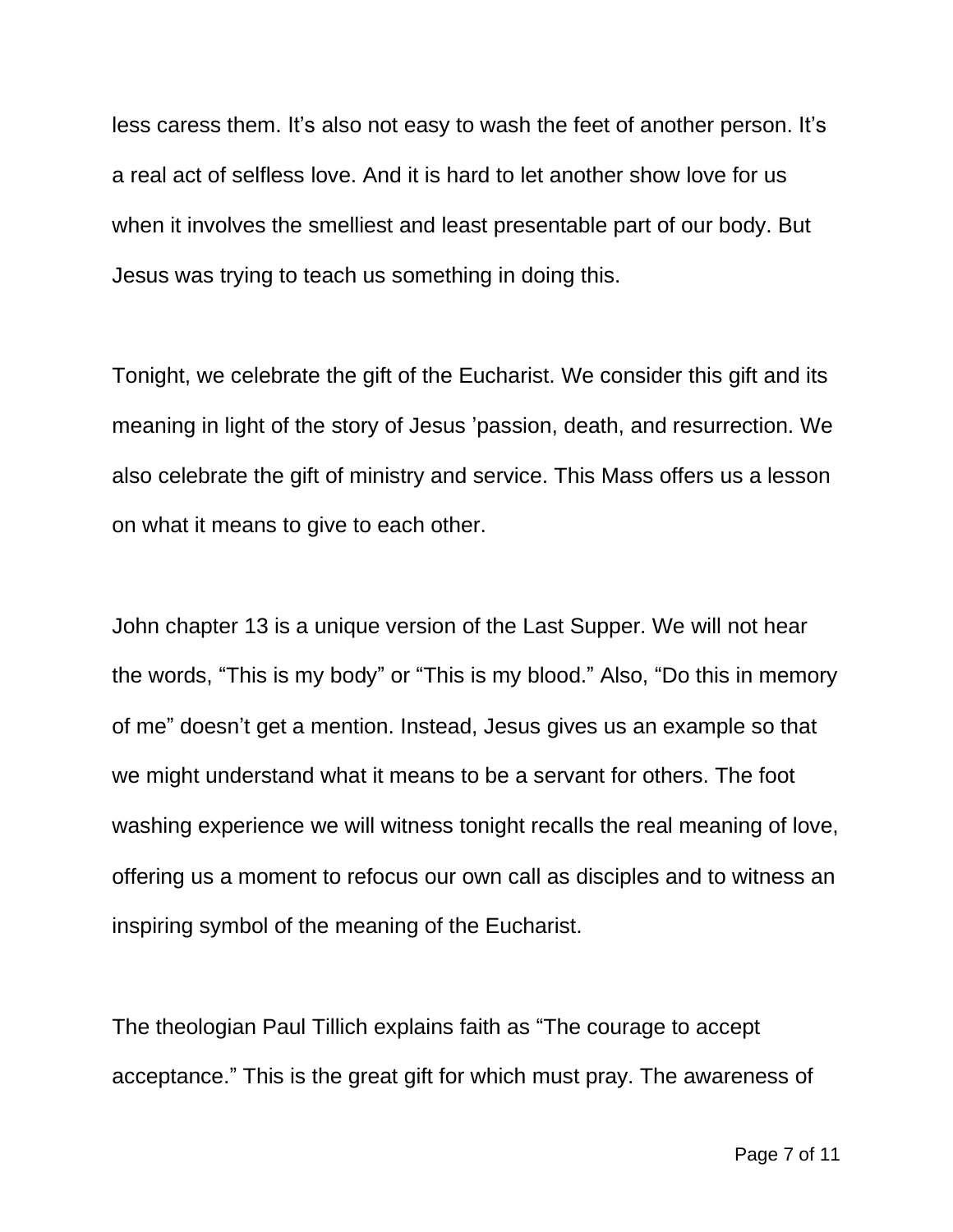God's love should awaken us to his inner presence where peace and joy abide. We are called to serve as Christ did—with confidence and hope.

Like Howard, we suffer too. Just as a stroke disabled his body, sin does that to us. Howard did not want to address the reality of the situation; instead he let anger and bitterness take over. And at first he did not want anyone to help him. Sometimes it's so hard to love ourselves. We make some bad choices and try to hide them. Or deep down we know what we've done or are doing and are ashamed of it. We might be able to function from day to day, but not to our fullest - unless we allow ourselves to become vulnerable and to be loved. This is where we need to let Jesus come to us. To surrender to Him and call to mind our sins, our struggles, our pains, and let Him into our hearts. His love is given not because we deserve it; rather Jesus loves us because we need His love. So as we prepare to enter into these solemn three days, allow yourself to be loved. Surrender to the amazing grace of Jesus. Call to mind your sins and know no sin is too great for God's mercy. Look at where you are at and bring those sins out in your private prayer, in confession, and in your hearts as you come to receive Holy Communion knowing that you are loved unconditionally, and need not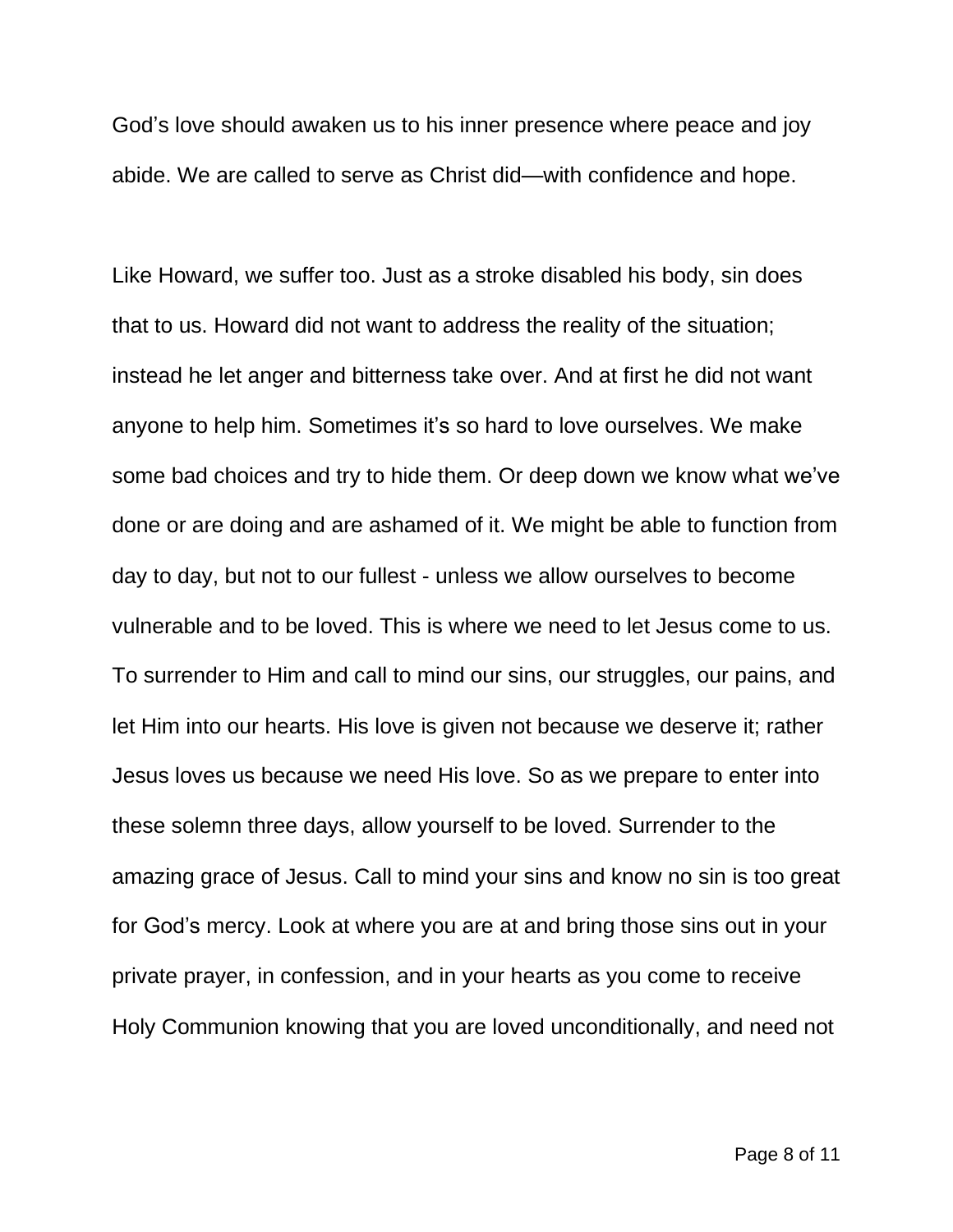hide these things in the shadows. Surrender tot he passion and death of Jesus and allow Jesus to wash your feet.

But, as you do that, do what Howard did too. Take the steps towards healing. Cooperate with grace by continuing the good things you've done in Lent and trying to become a better person. Learn from the past and strive become a better person by coming to Communion often, by confessing and bringing things to God if the same sins happen again, and realizing that while we fall again and again on the road to heaven, we need to keep picking ourselves back up reaching out to Jesus, and learning how to grow stronger with His grace and move forward. Ask Jesus to fill your hearts so you can follow him more nearly.

And, lastly, perhaps the hardest part. Taking a page from Elizabeth and serving others. Some people as I said are really hard to love. But Jesus washes the feet of the apostles including Judas who will betray Him. He gives us the mandatum, the mandate, to love each other, in the powerful example of the foot washing. We are to love each other without reserve. It is given freely; no one is keeping score. Real love leads us to love even the least desirable part of the other. Hopefully we can go forth from this Mass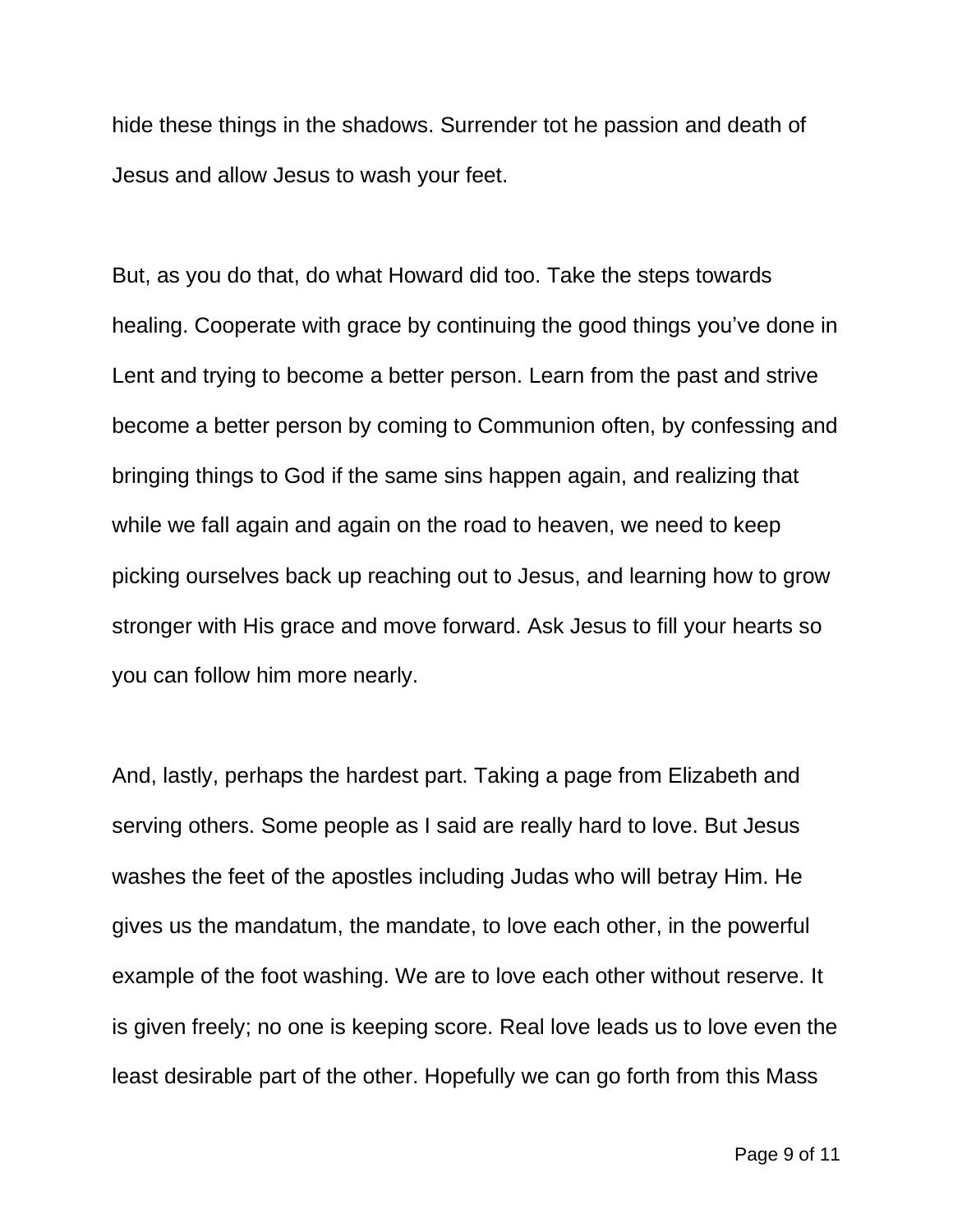and strive to do that better. Never forget, all those simple actions we do: making a meal for our family; sitting up late with the kids to help with homework; saying bedtime prayers with the little ones; or sometimes saying "no" as an act of love, or doing something nice for a neighbor, these things matter a great deal.

But how about the more challenging acts of love? Who are the Howards in your life? Maybe it's someone in politics or someone you don't know all that well; or perhaps someone who wronged you or maybe even someone who has died. A good starting point is to pray for that person and to ask for God's help to try to forgive and surrender the hate and anger and leave it at the foot of the cross. From there, perhaps you can take a page from Elizabeth. Maybe the person has been hostile towards you or wants nothing to do with you but it's really just the person lashing out because other things are going on; they are to ashamed like Howard was to admit what's going on, so they are hiding; hiding from the fact that they were hurt by someone in their own life; hiding from the fact that they have an addiction, or had a financial setback, or a work situation, or feel like they live in the shadow of a sibling, or are responsible for a marriage falling apart because of their own actions or whatever it might be, or are too proud